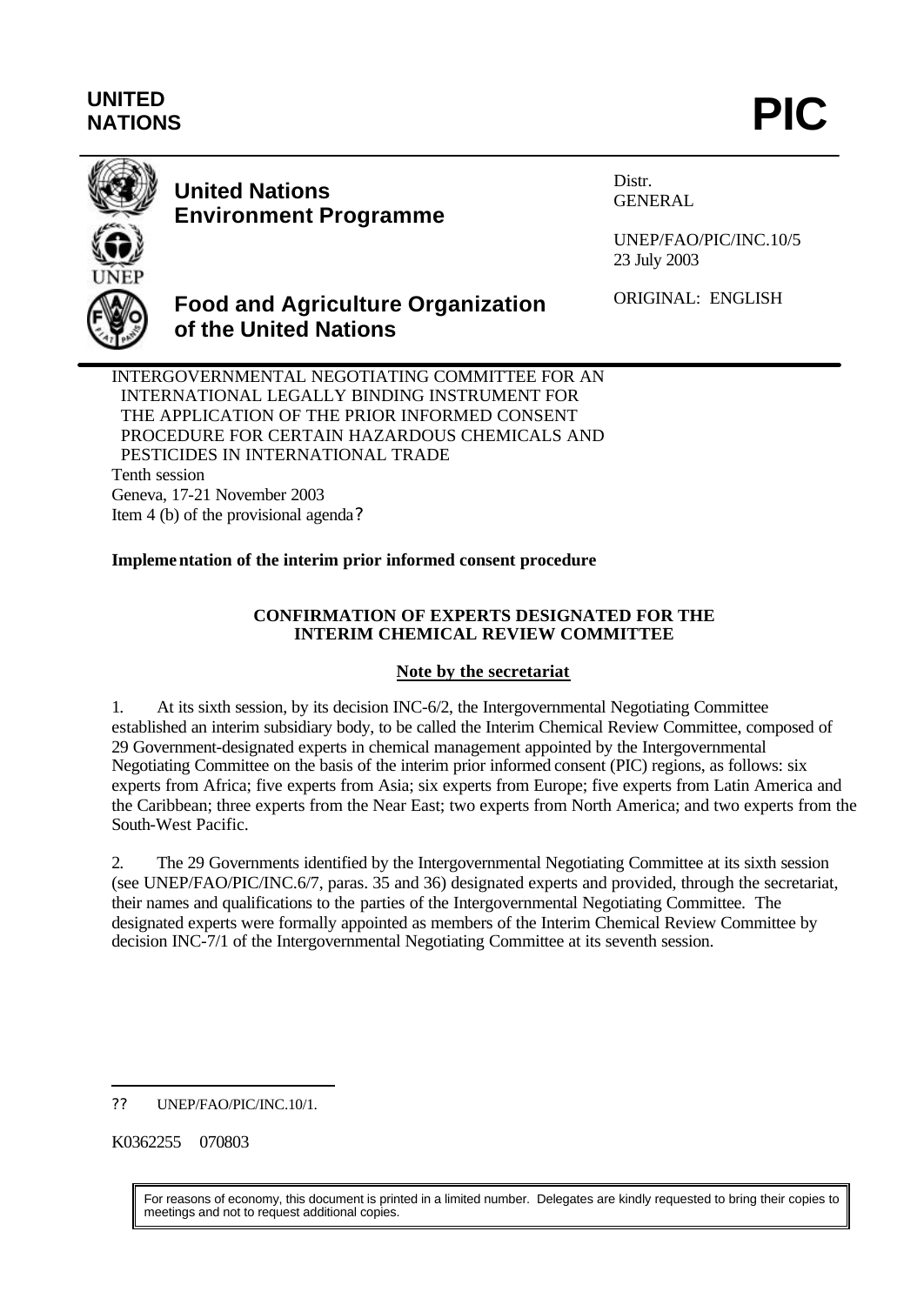#### UNEP/FAO/PIC/INC.10/5

3. In paragraph 2 of decision INC-6/2, the Conference of the Parties decided "that the members of the Interim Chemical Review Committee ... shall serve for a period of three years from the date of this decision, or until the first session of the Conference of the Parties, whichever shall occur first, and that if, on the expiration of the three years, the Convention has not yet entered into force, the Intergovernmental Negotiating Committee will take any necessary decisions regarding the extension of the term of office of its members or the appointment of new members".

4. Decision INC-6/2 was adopted on 16 July 1999; thus, the term of office of the experts was held to have expired on 16 July 2002. At its ninth session the Intergovernmental Negotiating Committee, by its decision INC-9/3 of 14 November 2002 (reproduced in annex II to the present note), decided to formally appoint 29 experts designated by Governments to act as members of the Interim Chemical Review Committee for a new term of office, to serve until the first meeting of the Conference of the Parties. The decision also reaffirmed the provisions of decision INC-6/2 as regards the conditions of service of the experts.

5. At its eighth session, the Intergovernmental Negotiating Committee adopted decision INC-8/1, entitled "Rules and procedure for preventing and dealing with conflicts of interest relating to the activities of the Interim Chemicals Review Committee". Subparagraph 7 (b) of that decision reads as follows: "Prior to the designation of an expert by a Government, or concurrently with the process for that designation, the interim secretariat shall request the expert, through the Government, to fill in a declaration of interests form. The form shall be submitted by the designating Government to the interim secretariat".

6. After the conclusion of the ninth session of the Intergovernmental Negotiating Committee, one expert, Mr. Rob Ward, who had been designated by a Government in the North American region and whose designation had been confirmed by decision INC-9/3, informed the secretariat of his resignation from the Interim Chemical Review Committee. Following his resignation, the Government of Canada submitted to the secretariat a designation of a new expert, Mr. Lars Juergensen, from the North American region. The designation contained a declaration of interest form completed by the designated expert. The designation and the qualifications of the expert designated are reproduced in annex III to the present note. The new expert from the North American region, who has been acting as a member of the Interim Chemical Review Committee on an interim basis pending formal confirmation of his nomination by the Intergovernmental Negotiating Committee, participated in the fourth session of the Interim Chemical Review Committee.

7. One expert nominated by a Government in the Asian region, Mr. Christopher Silviero, who had been appointed as an expert in decision INC-9/3 subject to his submission to the secretariat of the required supporting documentation, failed to provide that documentation. Subsequently, the Government of the Philippines submitted to the secretariat a designation of a new expert, Mr. D. C. Sabularse, for whom the necessary documentation was submitted to the secretariat. Subsequently, Mr. Sabularse tendered his resignation from the Interim Chemical Review Committee to the interim secretariat. The Government of the Philippines submitted a designation of another expert, Ms. Aida de Vera Ordas, from the Asian region. The declaration of interest form completed by the new designated expert was provided to the secretariat. The designation and the qualifications of the expert designated are reproduced in annex III to the present note. The new expert from the Asian region, who has been acting as a member of the Interim Chemical Review Committee on an interim basis pending formal confirmation of her nomination by the Intergovernmental Negotiating Committee, participated in the fourth session of the Interim Chemical Review Committee.

8. Further to its decision INC-9/3, the Intergovernmental Negotiating Committee may wish to review the information concerning the qualifications of the experts and formally confirm the appointment of the experts from Canada and the Philippines to replace the previously nominated experts by adopting the draft decision set forth in annex I to the present note.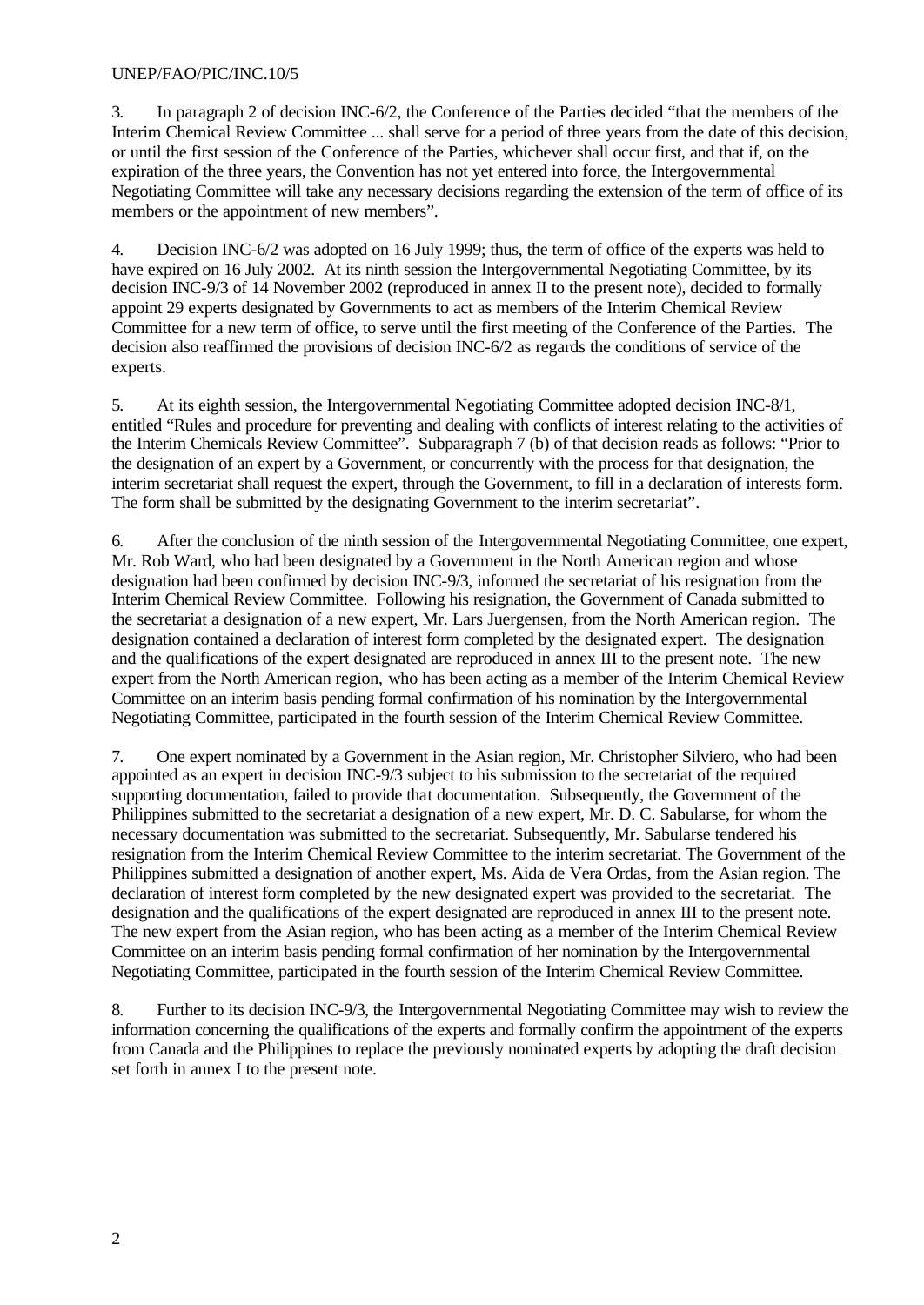#### Annex I

#### Draft decision INC-10/...: Confirmation of experts designated for the Interim Chemical Review Committee

#### The Intergovernmental Negotiating Committee,

Recalling its decision INC-6/2, in which it resolved that the 29 Governments which it had identified at its sixth session should formally designate experts for the Interim Chemical Review Committee, and its decisions INC-7/1 and INC-9/3, in which it decided to formally appoint 29 experts designated by those Governments to act as members of the Interim Chemical Review Committee,

Noting the resignation of the expert from Canada from the Interim Chemical Review Committee and the alternation of the expert from the Philippines,

1. Decides to formally appoint the following experts to act as members of the Interim Chemical Review Committee:

North America

Canada Mr. Lars Juergensen

Asia

Philippines Ms. Aida de Vera Ordas

2. Reaffirms the provisions of decision INC-6/2 as regards the conditions of service of the experts and of decision INC-9/3 as regards the duration of the terms of office of the experts.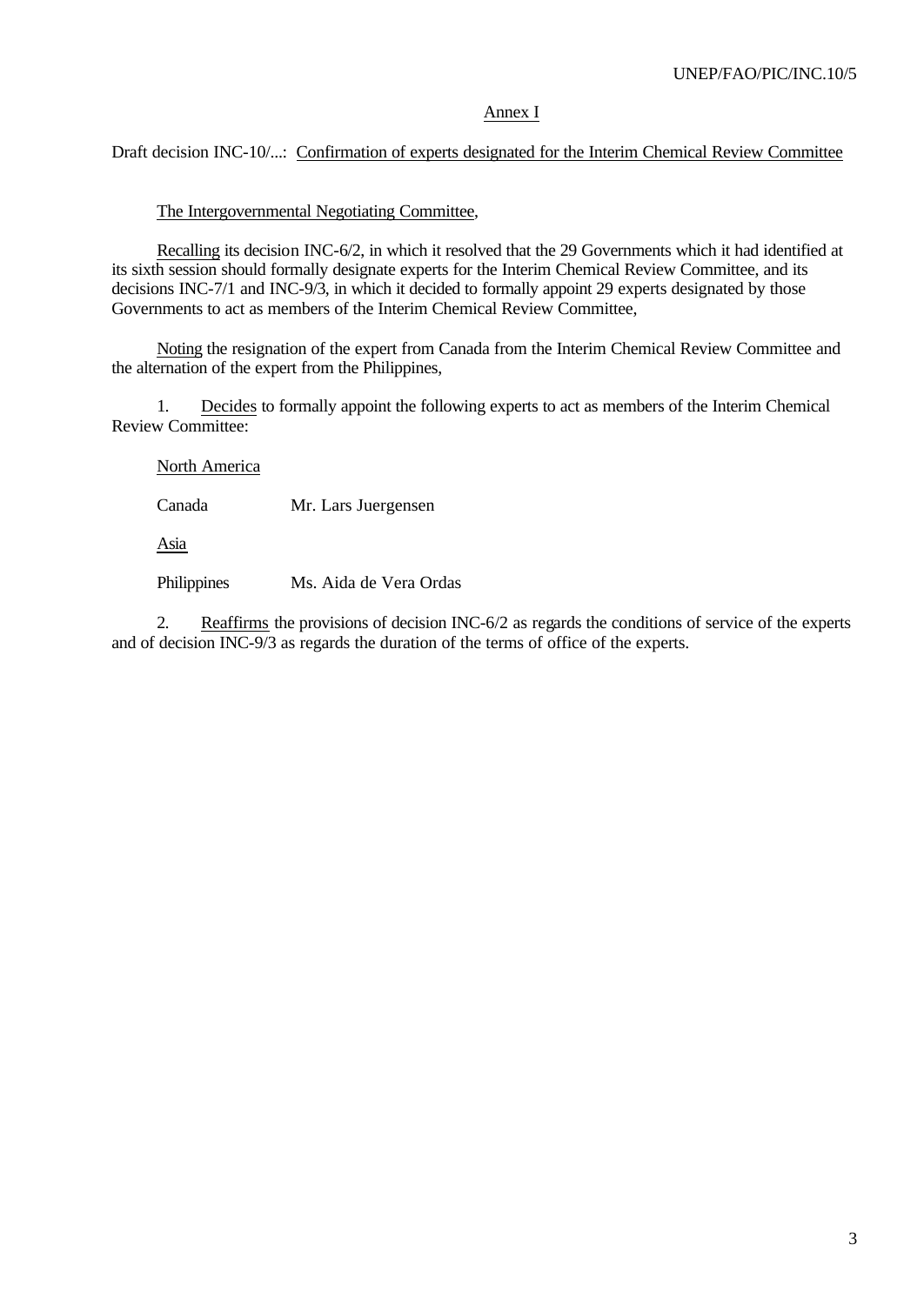#### Annex II

#### Decision INC-9/3: Confirmation of experts designated for the Interim Chemical Review **Committee**

#### The Intergovernmental Negotiating Committee

1. Decides to formally appoint the 29 experts designated by Governments identified below to act as members of the Interim Chemical Review Committee. The experts marked with an asterisk \* are appointed subject to their submission to the secretariat of the required supporting documentation before 15 November 2002:

Africa

| Congo, Republic of        | Mr. Jean Moali              |  |  |
|---------------------------|-----------------------------|--|--|
| Ethiopia                  | Mr. Ammanuel N. Malifu      |  |  |
| Gambia                    | Mrs. Fatoumata Jallow Ndoye |  |  |
| <b>Mauritius</b>          | Mr. Ravinandan Sibartie     |  |  |
| Morocco                   | Mr. Mohamed Ammati          |  |  |
| South Africa              | Mr. Jan Ferdinand Goede     |  |  |
| Asia                      |                             |  |  |
| Bangladesh                | Mr. Mahmood Hasan Khan*     |  |  |
| Korea, Republic of        | Ms. Kyunghee Choi           |  |  |
| Malaysia                  | Mr. Halimi B. Mahmud*       |  |  |
| Philippines               | Mr. Christopher Silviero*   |  |  |
| Thailand                  | Mrs. Nuansri Tayaputch*     |  |  |
| Europe                    |                             |  |  |
| Finland                   | Mr. Marc Debois             |  |  |
| Germany                   | Mr. Reiner Arndt            |  |  |
| Hungary                   | Mr. Tamás Kömives           |  |  |
| <b>Netherlands</b>        | Mr. Karel A. Gijbertsen     |  |  |
| <b>Russian Federation</b> | Mr. Boris Kurlyandski       |  |  |
| Switzerland               | Mr. Pietro Fontana          |  |  |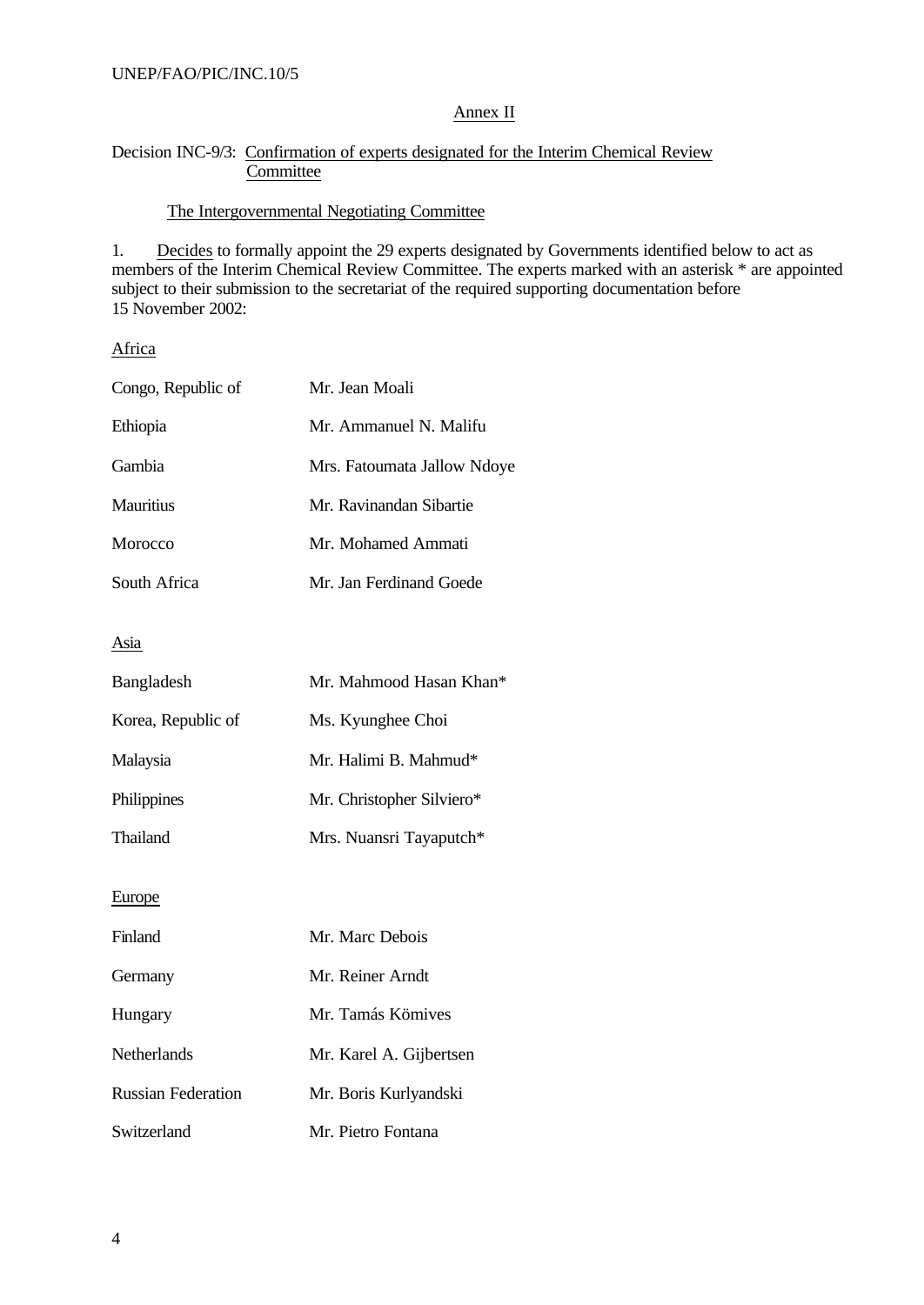#### UNEP/FAO/PIC/INC.10/5

## Latin America and the Caribbean

| <b>Barbados</b>                    | Ms. Beverly Wood                  |
|------------------------------------|-----------------------------------|
| <b>Brazil</b>                      | Ms. Sandra de Souza Hacon         |
| Chile                              | Mr. Julio C. Monreal              |
| Ecuador                            | Ms. Mercedes Bolaños Granda       |
| El Salvador                        | Ms. Flor de María Perla de Alfaro |
| <b>Near East</b>                   |                                   |
| Egypt                              | Mr. Mohammed El Zarka             |
| Qatar                              | Mr. Hassan A. Al-Obaidly          |
| Sudan                              | Mr. Azhari Omer Abdelbagi         |
| <b>North America</b>               |                                   |
| Canada                             | Mr. Rob Ward                      |
| <b>United States</b><br>of America | Ms. Cathleen Barnes               |
| <b>Southwest Pacific</b>           |                                   |
| Australia                          | Mr. André Clive Mayne             |
| Samoa                              | Mr. Siaosi Matalavea*             |
|                                    |                                   |

2. Decides that the experts shall serve until the first meeting of the Conference of the Parties.

3. Reaffirms the provisions of decision INC-6/2 as regards the conditions of service of the experts.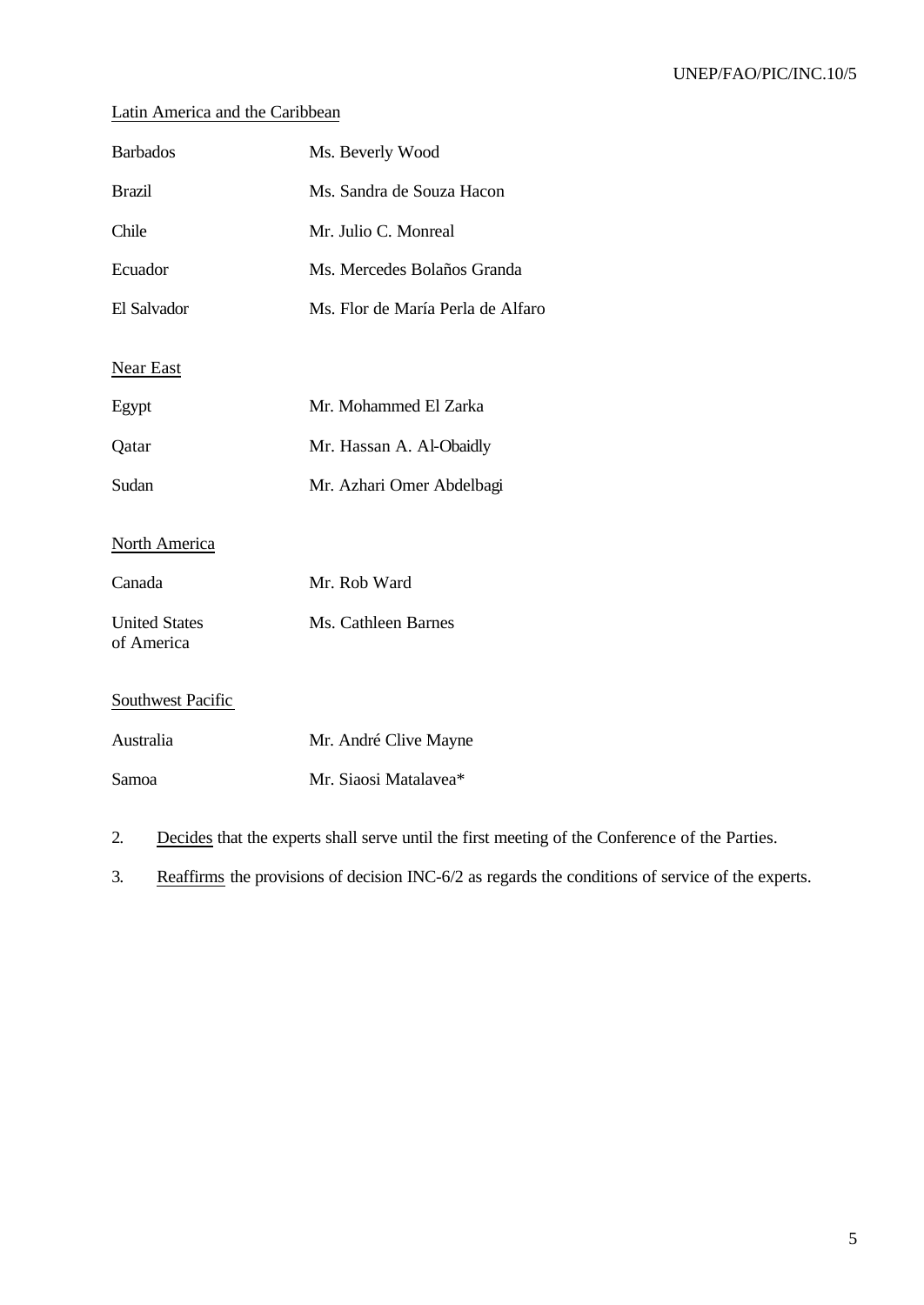#### Annex III

#### Qualifications of the expert from Canada as received by the secretariat

The Permanent Mission of Canada to the United Nations



Aa Mission Permanente du Canada auprès des Nations Unies

15 November 2002

James B. Willis **Executive Secretary** Interim Secretariat for the Rotterdam Convention on the Prior Informed Consent Procedure for Certain Hazardous Chemicals and Pesticides in International Trade Chemicals United Nations Environment Programme 11-13 Chemin des Anémones 1219 Châtelaine

**Service** 

Dear Mr. Willis.

This is to inform you that, pursuant to consultation within the North American region, it has been agreed to propose the nomination, on an interim basis, pending formal confirmation, of Mr. Lars Juergensen as replacement for Mr. Rob Ward as member of the ICRC of the Rotterdam Convention.

You will find attached the relevant documentation regarding this nomination.

Yours sincerely,  $\overline{11}$ 

Alain Tellier **First Secretary** Mission of Canada to the United Nations Geneva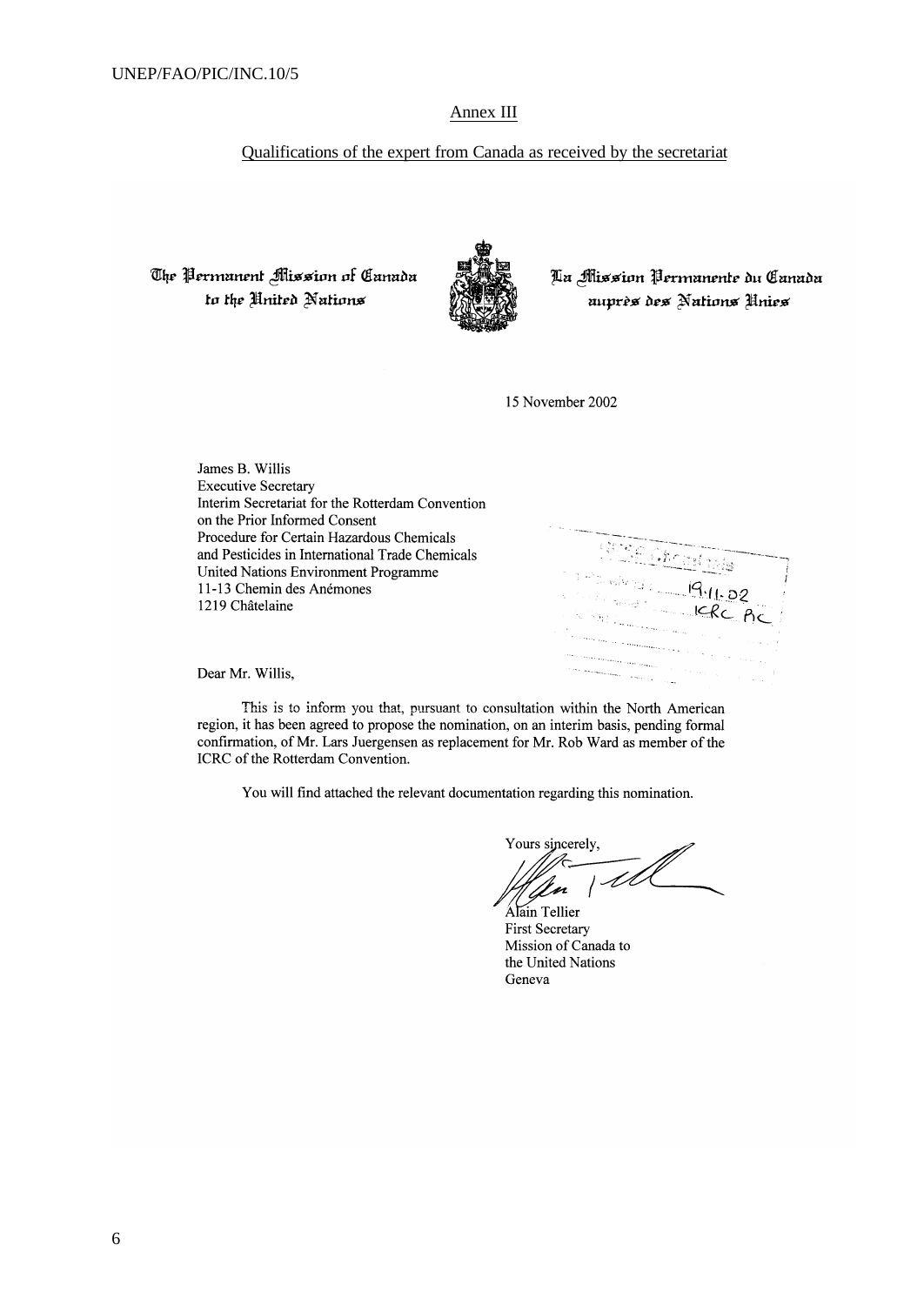# Health

Canada

Agency

Pest

Santé Canada

Agence de réglementation<br>de la lutte Management<br>Regulatory antiparasitaire

Alternative Strategies & Regulatory Affairs /<br>Nouvelles stratégies et affaires réglementaires<br>2720 promenade Riverside Drive<br>Ottawa ON K1A 0K9

Tel: (613) 736-3753<br>Fax: (613) 736-3659

November 14, 2002

N. Van der Graff, Executive Secretary Interim Secretariat for the Rotterdam<br>Convention on the Prior Informed Consent Procedure for Certain Hazardous Chemicals and Pesticides in International Trade Plant Protection Service Plant Production and Protection Division Food and Agriculture Org. Of the United Nations Vialle della Terme di Caracalla 00100 Rome, Italy

James B. Willis, Executive Secretary Interim Secretariat for the Rotterdam Convention on the Prior Informed Consent Procedure for Certain Hazardous Chemicals and Pesticides in International Trade Chemicals United Nations Environment Programme

11-13, Chemin des Anémones CH-1219 Châtelaine Geneva, Switzerland

Dear Mr. Van der Graff and Willis:

Please accept this letter as my resignation as a member of the Interim Chemical Review Committee

In consultation with the other member of the North American Region, we propose the nomination of Lars Juergensen (Curriculum vitae attached) on an interim basis, pending formal confirmation of his nomination by the Intergovernmental Negotiating Committee.

May I thank you, once again, for the opportunity to serve the Interim Chemical review Committee.

Sincerely,

Rob Ward

 $c.c.$ 

K Barnes United States EPA B. Made Environment Canada

# **Canadä**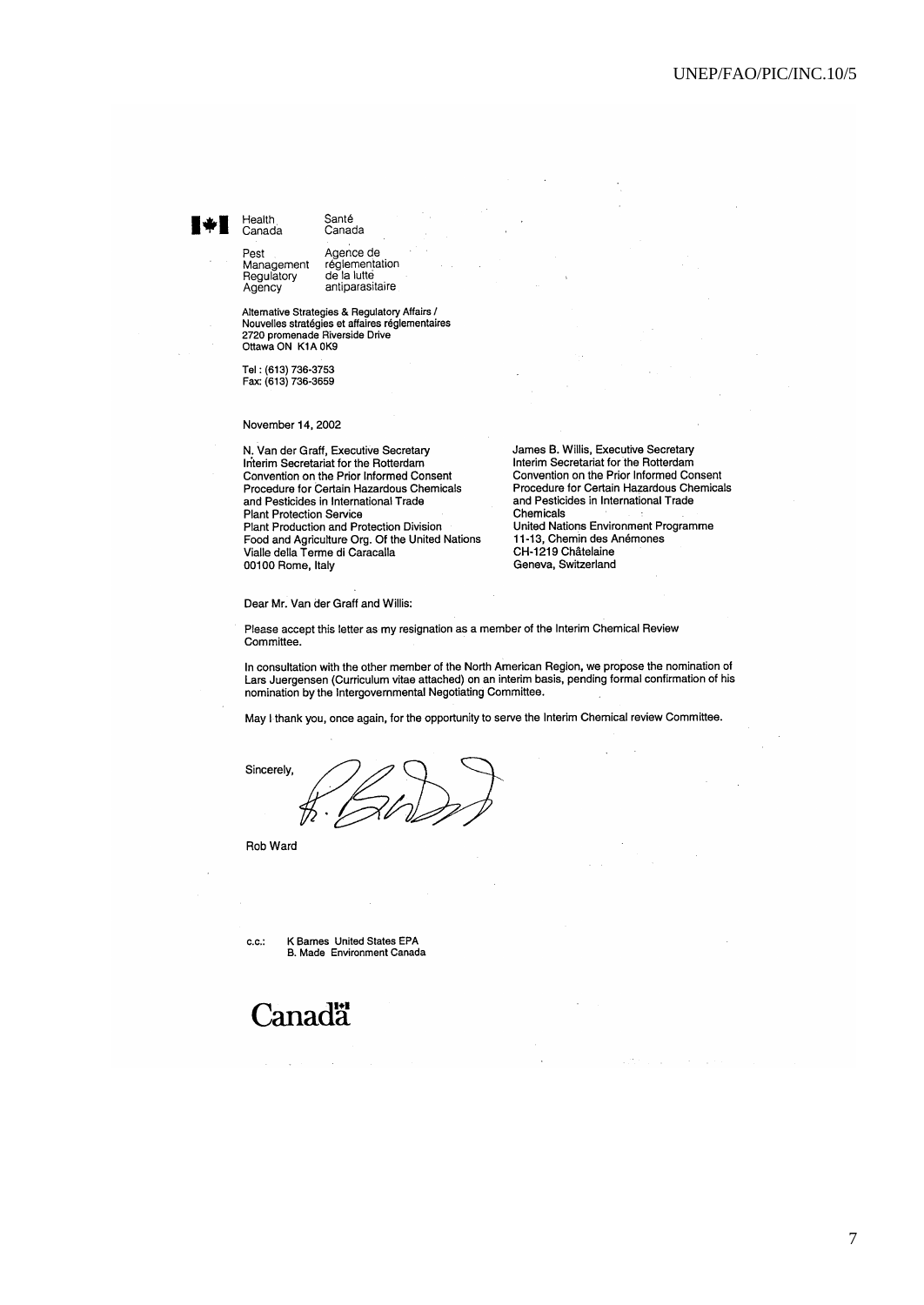#### **CONTACT INFORMATION**

Lars Juergensen The Management Regulatory Agency<br>Health Canada AL 6607 D<br>2720 Riverside Drive Ottawa, Ontario<br>Canada K1A 0K9

T: 613-736-3697 F: 613-736-3699

E : Lars Juergensen@hc-sc.gc.ca

#### **PROFESSIONAL EXPERIENCE**

### Procession<br>
November 2002 - present<br>
Project Manager<br>
Pest Management Regulatory Agency,<br>
Alternative Strategies and Regulatory Affairs Division Project Manager

- Represent the Agency on interdepartmental initiatives
- Provide expert advice and guidance to senior management
- 
- Develop regulatory policy and procedures<br>Analyse impact of international conventions and policies
- 
- Support Canadian positions at international fora

- 
- October 1999 November 2002<br>
Project Officer<br>
Pest Management Regulatory Agency,<br>
Alternative Strategies and Regulatory Affairs Division<br>
 Represented the Agency on interdepartmental initiatives<br>
 Provided expert advice
- 
- Analysed impact of regulations and policies of other government departments

#### May 1998 - October 1999 Environment Canada,

**Environmental Quality Branch** 

- Derived National Environmental Quality Guidelines
- Represented the Branch on interdepartmental initiatives
- 
- Managed in-house and external contractors<br>Presented scientific data and policy initiatives at national and international for<br>a Provided expert advice and guidance to senior management
- 

#### **Environmental Consultant**

**Environmental Quality Guidelines Officer** 

social and consist properties and consistent

May 1997 - May 1998<br>Contracted by Environment Canada,<br>Environmental Quality Branch<br>• Derived National Environmental Quality Guidelines

Presented scientific data at national and international fora

#### **EDUCATION**

1996 Master of Science (Biology)

University of Ottawa, Ottawa, Ontario

M.Sc. Thesis: "Tissue enzyme changes in air-exposed American eels"

in.<br>Se

Honours Bachelor of Science (Biology, Honours - Co-op) 1994

 $\bar{z}$ 

- University of Waterloo, Waterloo, Ontario
- animal physiology, toxicology and biochemistry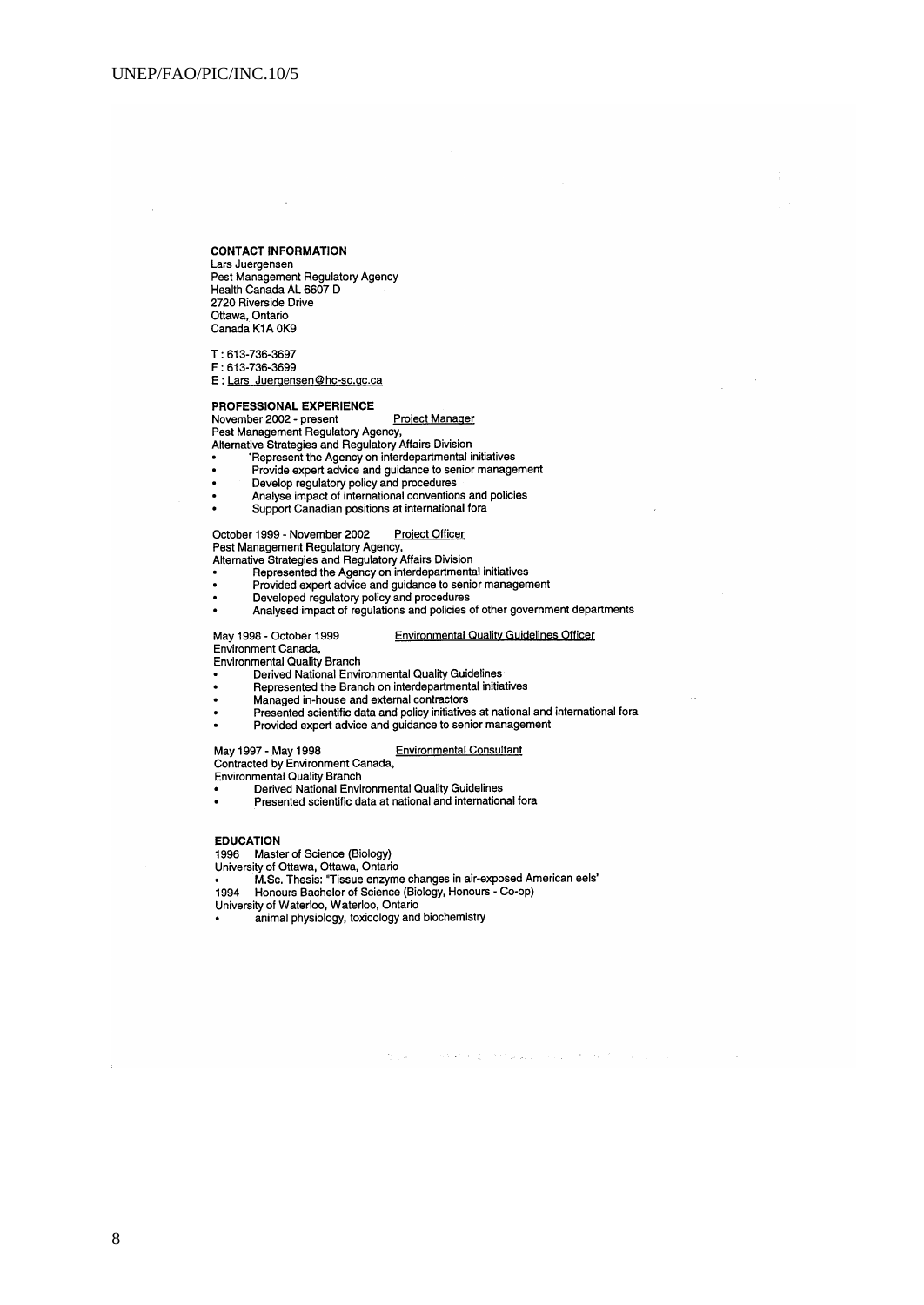#### UNEP/FAO/PIC/INC.10/5

#### Qualifications of the expert from Philippines as received by the secretariat

FROM : FERTILIZER AND PESTICIDE AUTHO PHONE NO. : 9223369

**FEB** of absolution R2

At the regional level, MRS. ORDAS is also involved in FPA's participation in the Regional Network on Pesticides for Asia and the Pacific (RENPAP), within which framework, FPA serves as the Regional Technical Coordinating U

Thank you and we look forward to your favorable consideration of this nomination.

Very tody yours, nn. Lower<br>LUIS P. LOWENZO, JR.<br>Secretary

Secretary<br>Department of Agriculture<br>and Chairman, FPA Board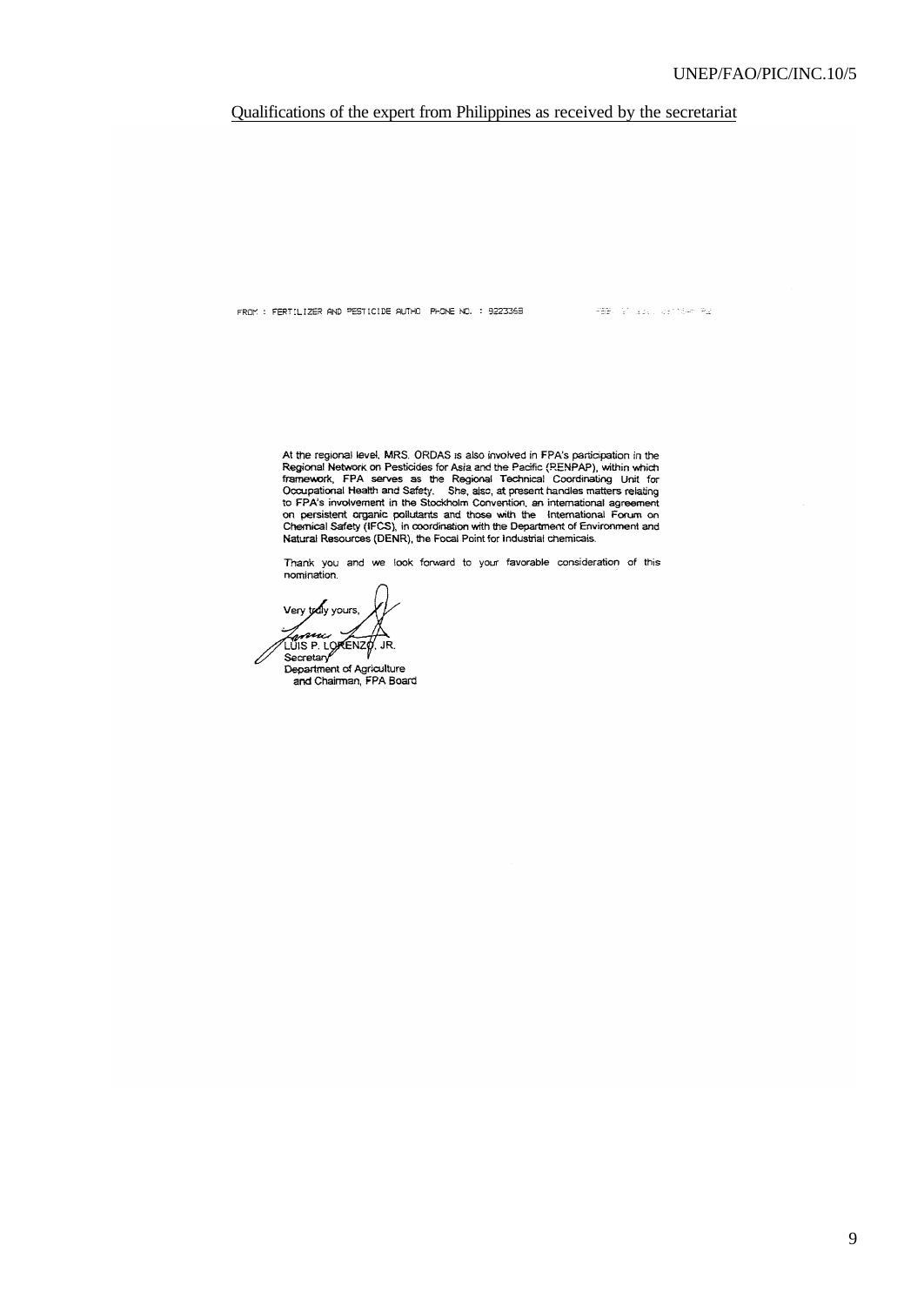#### AIDA de VERA ORDAS

Block 2 Lot 6 Adelfa Street, Queen's Row West Bacoor, Cavite, Philippines 6346-5723941; cellphone: 0917-2768882 adordas@hotmail.com Telefax: 632-9223364; 9223355 P.O. Box 2582, Quezon City

#### PERSONAL INFORMATION

|                       | Date of Birth: 08 December 1995 | Place of Birth: Bacolod City, Negros Occidental |
|-----------------------|---------------------------------|-------------------------------------------------|
| Civil Status: Married |                                 | Religious Affiliation: Baptist                  |

#### **EDUCATION**

| 2001-2003 | PAMANTASAN NG LUNGSOD NG MAYNILA (PLM)<br>(University of the City of Manila) Dissertation work in-<br>progress leading to Doctoral Degree on Public<br>Management. |
|-----------|--------------------------------------------------------------------------------------------------------------------------------------------------------------------|
| 1999-2001 | PAMANTASAN NG LUNGSOD NG MAYNILA (PLM)<br>Master in Government Management (MGM)                                                                                    |
| 1973-1977 | SILLIMAN UNIVERSITY<br>Bachelor of Science in Chemistry (BS Chemistry).<br>Graduated with class honors.                                                            |

#### **ELIGIBILITY**

1. Career Service Professional Examination

2. Chemist's Licensure Examination

#### WORK EXPERIENCE

| Feb. 6, 1989-Present   | PESTICIDE INDUSTRY EVALUATION CHIEF,<br>FERTILIZER AND PESTICIDE AUTHORITY (FPA) |  |  |
|------------------------|----------------------------------------------------------------------------------|--|--|
| Feb. 1980-Feb. 6, 1989 | CHIEF CHEMIST, FERTILIZER AND PESTICIDE<br>AUTHORITY (FPA)                       |  |  |
| July 1979- Feb. 1980   | CONSULTANT, SEARCA                                                               |  |  |
| Sept. 1978 - June 1979 | SENIOR CHEMIST, FERTILIZER AND PESTICIDE<br><b>AUTHORITY (FPA)</b>               |  |  |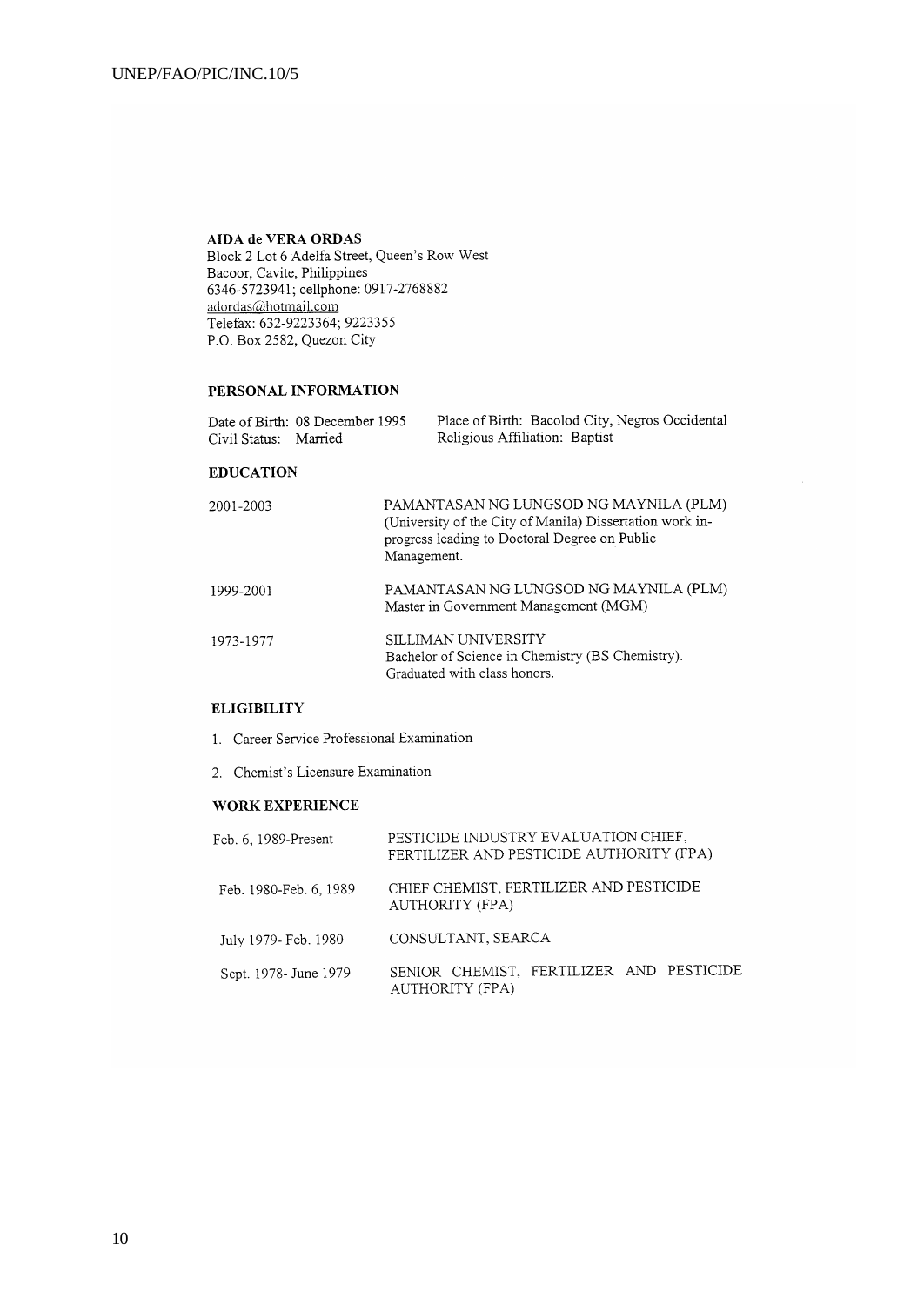| 1977-1978 | INSTRUCTRESS.     |    | CHEMICAL      | DEPARTMENT. |
|-----------|-------------------|----|---------------|-------------|
|           | <b>UNIVERSITY</b> | OF | <b>NEGROS</b> | OCCIDENTAL  |
|           | RECOLETOS         |    |               |             |

# RECORD OF IN-SERVICE TRAINING, SEMINARS, CONFERENCES, STUDY AND SCHOLARSHIP GRANTS

| <b>Training/Grant/Conference/</b><br><b>Project Mgnt. Committee</b>   | <b>Duration</b>   | Venue          | Conducted/<br>Sponsored By |
|-----------------------------------------------------------------------|-------------------|----------------|----------------------------|
| Meeting                                                               |                   |                |                            |
| Workshop on Monitoring of POPs                                        | Dec. 1-5, 2002    | Tokyo, Japan   | Ministry of                |
| in the East Asia                                                      |                   |                | Environment                |
| Regional Meeting on                                                   | Nov. 1999         | Beijing, China | ICAMA,                     |
| Harmonization of Registration<br>Requirements for Household           |                   |                | <b>CHINA</b>               |
| Pesticides                                                            |                   |                |                            |
| Regional Workshop: Methyl                                             | Oct. 31- Nov.     | Bangkok,       | Southeast Asia             |
| <b>Bromide</b>                                                        | 02, 1995          | Thailand       | and Pacific<br>(SEAP)      |
| Global Conference on Persistent                                       | June 02-14,       | Canada and     | CANADA-                    |
| Organic Pollutants (POPs)                                             | 1995              | <b>USA</b>     | PHILS.                     |
| International Experts Meeting on                                      | Nov. 15-17,       | Canada         | CIDA                       |
| Persistent Organic Pollutants                                         | 1994              |                |                            |
| Meeting on the International                                          | Dec. 17-18,       | Bangkok,       | FAO, CTZ,                  |
| Program on Chemical Safety                                            | 1993              | Thailand       | <b>UNITAR</b>              |
| Regional Follow-up Workshop on                                        | Dec. 13-16,       | Thailand       | FAO, CTZ,                  |
| the Implementation of the Prior<br>Informed Consent (PIC)             | 1993              |                | UNEP.                      |
|                                                                       |                   |                | <b>UNITAR</b>              |
| Sub-Regional Workshop on the                                          | Dec. $09-13$ ,    | Kuala          | <b>UNITAR</b>              |
| Implementation of Prior Informed<br>Consent                           | 1991              | Lumpur,        |                            |
|                                                                       |                   | Malaysia       |                            |
| Regional Workshop on Industrial                                       | Dec. $10-12$ ,    | Surabaya,      | <b>UNDP</b>                |
| Safety, Environmental Protection<br>and Effluent Control on Pesticide | 1990              | Indonesia      |                            |
| Industry                                                              |                   |                |                            |
| Training on Safe Use of Pesticides                                    | July 24- Aug. 05, | Hanoi,         | FAO                        |
|                                                                       | 1989              | Vietnam        |                            |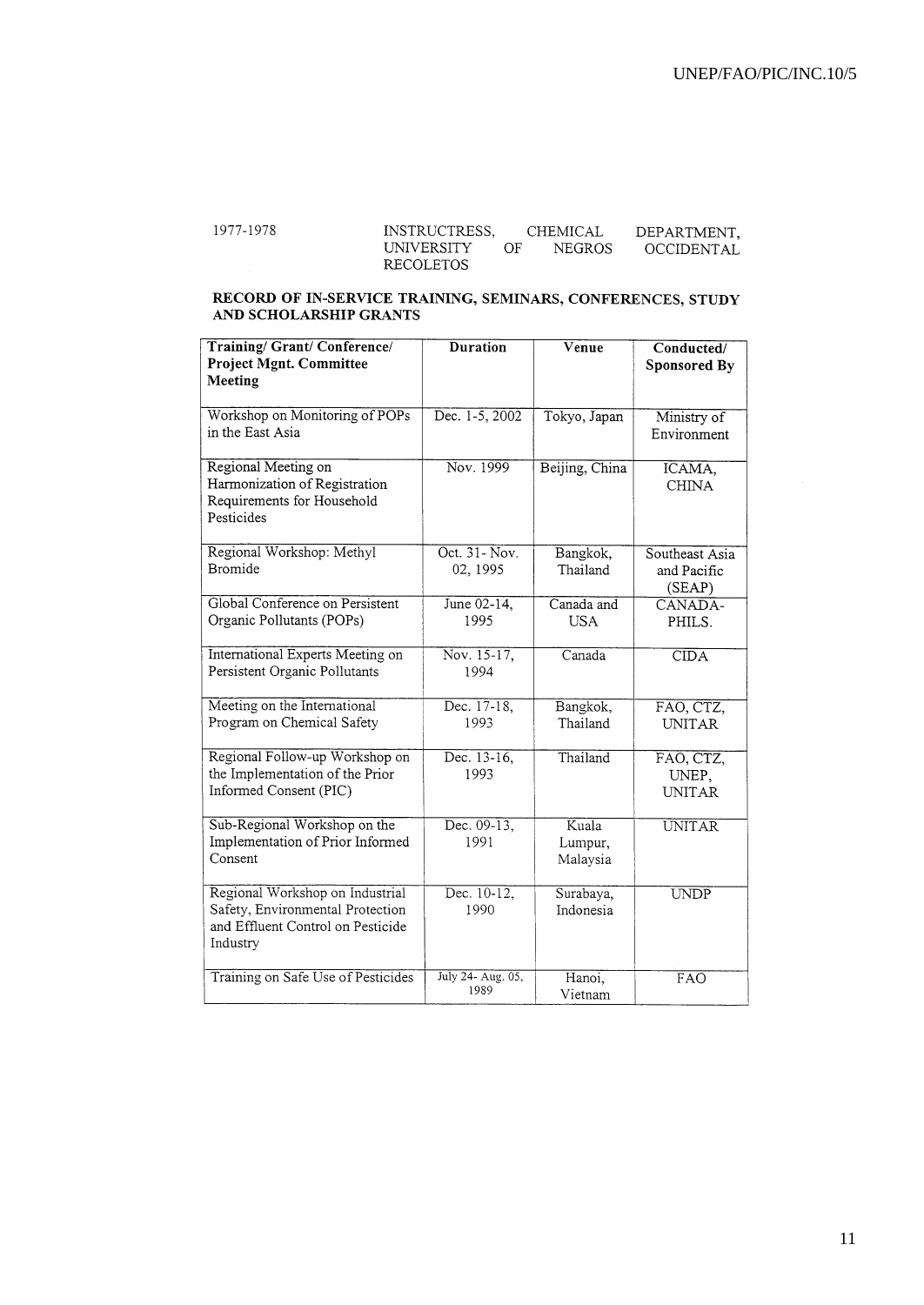| Workshop on Pesticide Regulatory<br>Principle and Procedures for Asia<br>Pacific                                         | June 26- July<br>07, 1989       | Manila,<br>Philippines                            | FAO and ADB              |
|--------------------------------------------------------------------------------------------------------------------------|---------------------------------|---------------------------------------------------|--------------------------|
| Training<br>Regional<br>of<br>Safe/<br>Judicious Use of Pesticides                                                       | Apr. 03-14,<br>1989             | Katmandu,<br>Nepal                                | FAO                      |
| Training on Safe and Efficient Use<br>of Pesticides                                                                      | Apr. 1-4, 1989                  | Nepal                                             | $\overline{FAO}$         |
| Workshop<br>Regional<br>on<br>Strengthening Pesticide Regulatory<br>Processes and Procedures                             | Nov. 14-25,<br>1988             | Bangkok,<br>Thailand                              | FAO and CTZ              |
| FPA-DOH<br>Train<br>the<br>Trainors<br>Course on Agro-Medical Aspect of<br>Pesticide Safety                              | Oct. 17-26,<br>1988             | Manila,<br>Philippines                            | $\overline{\text{FPA}}$  |
| Seminar/ Workshop for<br>Safety<br>Evaluation of Plants, Plantations<br>and Wood Treating Plants                         | Mar. 7-9, 1988                  | Manila,<br>Philippines                            | $\overline{\text{FPA}}$  |
| Regional Network for Production,<br>Marketing<br>and<br>Control<br>of<br>Pesticides in Asia and the Far East<br>(RENPAF) | Dec. 1-3, 1987                  | New Delhi,<br>India                               | UNDP and<br>UNIDO        |
| <b>SOUTHEAST</b><br>ASIAN<br><b>MANAGEMENT</b><br><b>PESTICIDE</b><br>AND IPM WORKSHOP                                   | Feb. 23-27,<br>1987             | Pattaya,<br>Thailand                              | <b>USAID</b>             |
| Utilization<br>for<br>Pesticide<br>Crop<br>Protection                                                                    | Jan.- June 1986                 | Kobe, Japan                                       | $\overline{\text{JICA}}$ |
| National Tripartite Conference on<br>Improvement<br>of<br>Working<br>the<br>Conditions and Environment                   | Oct. 1986<br>$(3 \text{ days})$ | <b>DOLE</b><br>Conference<br>Room,<br>Philippines | <b>DOLE</b>              |
| Training on Pesticide Formulation                                                                                        | May-June 1985<br>$(6$ weeks)    | Leipzig, East<br>Germany                          | <b>UNIDO</b>             |
| Toxic Waste Managemetn                                                                                                   | Oct. 7-8, 1984                  | Manila,<br>Philippines                            | $\overline{\text{NEPC}}$ |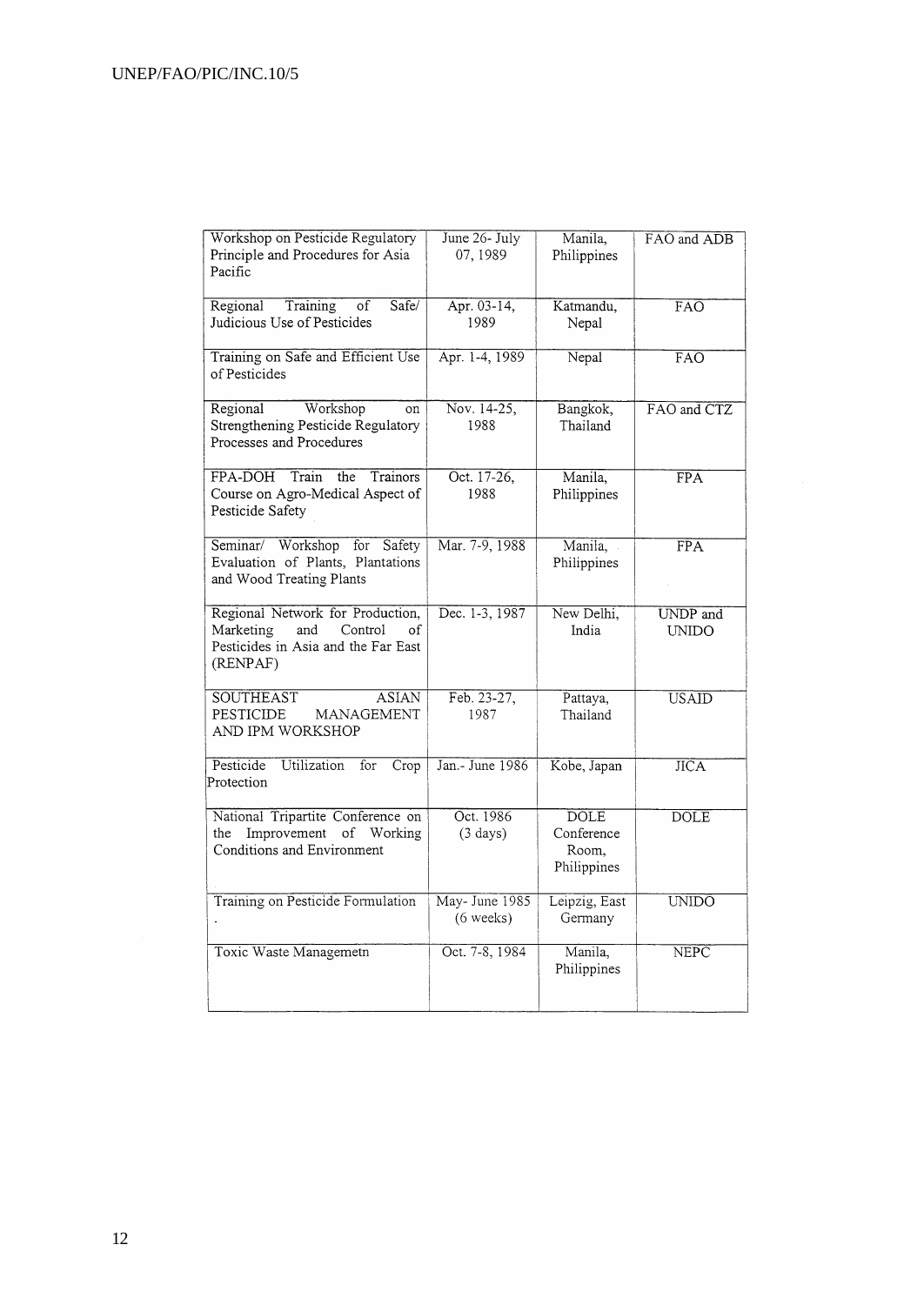| School<br>"Toxicology<br>and<br>on<br>Pesticides"                                                                  | Nov. 6-20, 1983          | Hyderabad,<br>India                              | <b>UNIDO</b>                                                                |
|--------------------------------------------------------------------------------------------------------------------|--------------------------|--------------------------------------------------|-----------------------------------------------------------------------------|
| National Delegate to the Regional<br>consultation on Harmonization of<br>Pesticide<br>Registration<br>Requirements | Oct. 23-27,<br>1983      | Pines<br>Hotel<br>Baguio<br>City,<br>Philippines | FPA and<br><b>UNIDO</b>                                                     |
| Seminar on Fumigation                                                                                              | March 1983               | Makati,<br>Philippines                           | Hoechst Phils.<br>Inc., Mandarin<br>Hotel                                   |
| National Symposium Workshop on<br>Optimizing Use of Pesticide in<br>Crop Protetion.                                | Aug. 4-6, 1982           | Tropical<br>Palace<br>Manila,<br>Philippines     | PCARRD                                                                      |
| "Train the Trainors"                                                                                               | May 24- June<br>12, 1982 | Jakarta,<br>Indonesia                            | Shell Chem.<br>Phils. Inc. and<br>Wolverhampton<br>Polytechnic in<br>the UK |
| Conferences<br>$\overline{of}$<br>Pest<br>Annual<br>Control Council of the Philippines                             | 1980-1983                | Philippines                                      | PCCP                                                                        |
| Observation/ Study Tour Various<br>State Pesticide Regulatory Bodies<br>and Laboratories in the USA                | May-July 1980            | 9 States in the<br><b>USA</b>                    | <b>USAID</b>                                                                |
| <b>Pesticide Safety Seminars</b>                                                                                   | June 8, 1979             | Manila,<br>Philippines                           | $\overline{FPA}$                                                            |
| Seminar-Workshop on Pesticide<br>Residue Formulation Control                                                       | May 3-19, 1979           | Manila,<br>Philippines                           | <b>BPI/CTZ</b>                                                              |
| Seminar-Workshop on<br><b>Environmental Science</b>                                                                | Oct. 17-22,<br>1977      | Iloilo City,<br>Philippines                      | PACT                                                                        |
| National State Scholarship                                                                                         | 1973-1977                | Philippines                                      | NSC/Ministry<br>of Education                                                |

### OTHER QUALIFICATIONS AND SPECIAL SKILLS

Member

Integrated Chemist of the Philippines; SU Chemical<br>Society; Philippine Association of Chemistry Teachers